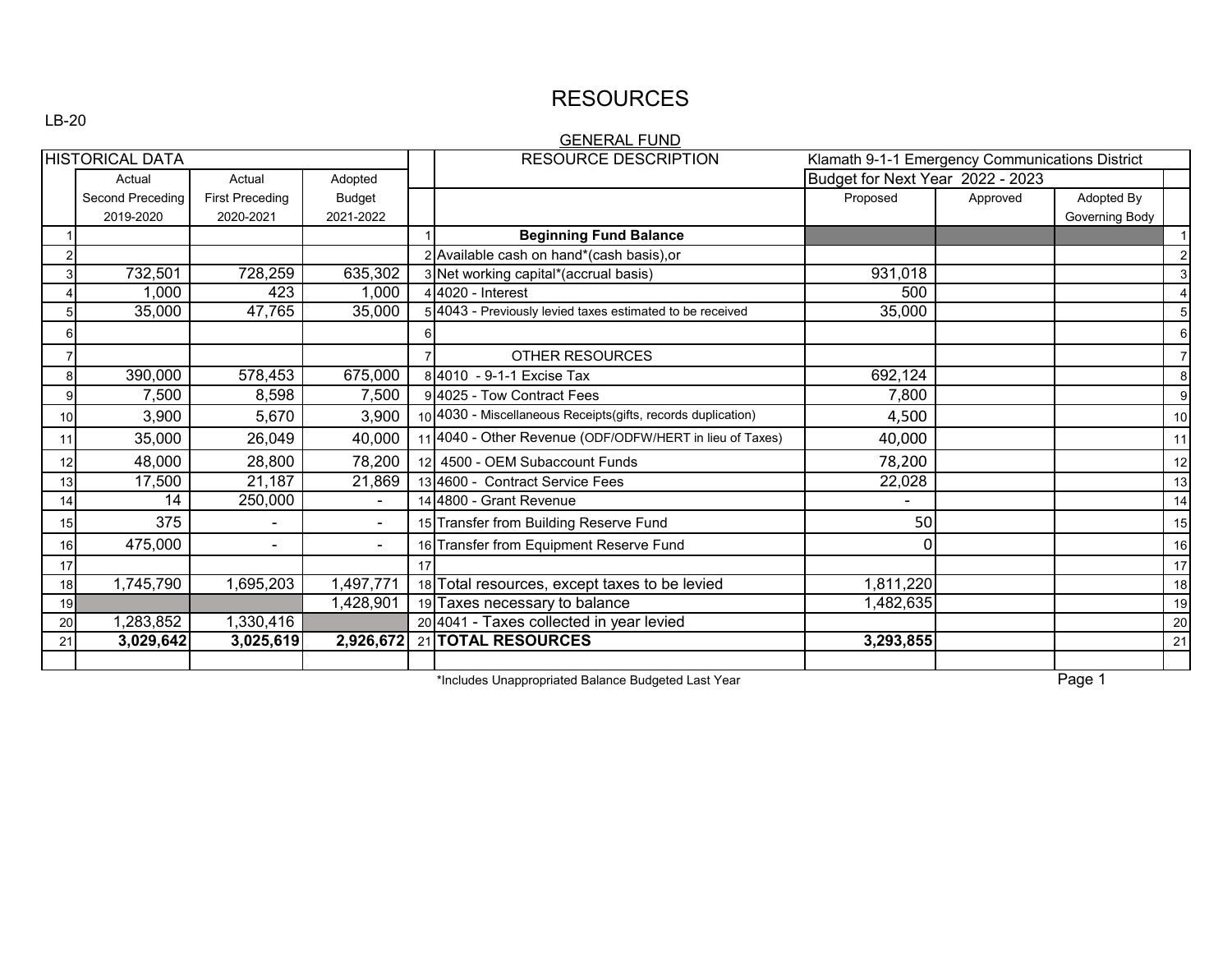## DETAILED EXPENDITURES

2,009,851

|                         |                         |                        |              |                 | <b>GENERAL FUND</b>                                   |                                |          |                                                 |                                                 |
|-------------------------|-------------------------|------------------------|--------------|-----------------|-------------------------------------------------------|--------------------------------|----------|-------------------------------------------------|-------------------------------------------------|
| <b>HISTORICAL DATA</b>  |                         |                        |              |                 | <b>EXPENDITURE DESCRIPTION</b>                        |                                |          | Klamath 9-1-1 Emergency Communications District |                                                 |
|                         | Actual                  | Actual                 | Adopted      |                 |                                                       | Budget for Next Year 2022-2023 |          |                                                 |                                                 |
|                         | <b>Second Preceding</b> | <b>First Preceding</b> | Supp. Budget |                 |                                                       | Proposed                       | Approved | Adopted By                                      |                                                 |
|                         | 2019-2020               | 2020-2021              | 2021-2022    |                 |                                                       |                                |          | Governing Body                                  |                                                 |
| 1                       |                         |                        |              | $\overline{1}$  | <b>PERSONNEL SERVICES</b>                             |                                |          |                                                 | $\mathbf 1$                                     |
| $\overline{c}$          | 110,088                 | 114,541                | 115,326      |                 | 2 Director                                            | 121,944                        |          |                                                 | $\overline{2}$                                  |
| $\mathbf{3}$            | 75,104                  | 81,477                 |              |                 | 82,913 3 Operations Manager                           | 87,058                         |          |                                                 | $\overline{3}$                                  |
| $\overline{\mathbf{4}}$ | 58,710                  | 65,858                 | 67,917       |                 | 4 Communications Supervisor (2)                       | 129,063                        |          |                                                 | $\overline{4}$                                  |
| $\overline{5}$          | 487,724                 | 426,959                |              |                 | 544,670 5 Full-time Dispatcher (9)                    | 592,291                        |          |                                                 | $\overline{5}$                                  |
| 6                       | $\Omega$                | 10,024                 | 27,259       |                 | 6 Part-time Dispatcher (0)                            | 0                              |          |                                                 | $\overline{6}$                                  |
| $\overline{7}$          | 113,449                 | 175,353                | 251,933      |                 | 7 Half-time Dispatcher (6)                            | 214,352                        |          |                                                 | $\overline{7}$                                  |
| $\bf 8$                 | 63,530                  | 73,372                 | 77,308       |                 | 8 Business Manager                                    | 82,750                         |          |                                                 | 8                                               |
| 9                       | 26,789                  | 26,666                 | 30,859       |                 | 9 Support Specialist QA                               | 33,050                         |          |                                                 | $\overline{9}$                                  |
| 10                      | $\Omega$                | $\overline{0}$         |              |                 | 0 10 Administrative Assistant                         | $\Omega$                       |          |                                                 | 10                                              |
| $\overline{11}$         | 21,248                  | 26,233                 |              |                 | 55,092 11 6566-Overtime/Holiday Wages                 | 65,844                         |          |                                                 | 11                                              |
| 12                      | 18,745                  | 23,677                 |              |                 | 25,261 12 6596-Social Security/Medicare/WBF           | 32,710                         |          |                                                 | 12                                              |
| 13                      | 1,718                   | 545                    |              |                 | 2,264 13 6570-Workers Compensation Insurance          | 2,264                          |          |                                                 | 13                                              |
| 14                      | 195,257                 | 318,179                |              |                 | 220,514 14 6571-PERS (Retirement)                     | 240,781                        |          |                                                 | 14                                              |
| $\overline{15}$         | 306,935                 | 316,015                |              |                 | 387,190 15 6572-Medical Insurance                     | 378,509                        |          |                                                 | 15                                              |
| 16                      | 3,252                   | 4,009                  |              |                 | 4,299 16 6573-Life & Long Term Disability Insurance   | 4,776                          |          |                                                 | 16                                              |
| 17                      | 457                     | 555                    |              |                 | 400 17 6574-EAP Insurance (Employee Assistance)       | 400                            |          |                                                 | $\overline{17}$                                 |
| 18                      | $\Omega$                | 13744.84               |              |                 | 20,968 18 6575 - Unemployment Tax                     | 22,059                         |          |                                                 | 18                                              |
| 19                      | 1,026                   | 1,426                  |              |                 | 2,000 19 6597-Recruitment                             | 2,000                          |          |                                                 | 19                                              |
| 20                      | 1,484,032               | 1,678,634              | 1,916,173 20 |                 | <b>TOTAL PERSONNEL SERVICES</b>                       | 2,009,851                      |          |                                                 | 20                                              |
| $\overline{21}$         | 16.5                    | 17.7                   | $16.6$   21  |                 | <b>Total Full-Time Equivalent (FTE)</b>               | 18.3                           |          |                                                 | $\frac{21}{22}$                                 |
| $\overline{22}$         |                         |                        |              | $\overline{22}$ |                                                       |                                |          |                                                 |                                                 |
| 23                      |                         |                        |              | 23              | <b>MATERIALS &amp; SERVICES</b>                       |                                |          |                                                 | 23                                              |
| 24                      | 4,059                   | 1,318                  |              |                 | 6,600 24 7018-Private Car Mileage                     | 5,847                          |          |                                                 |                                                 |
| 25                      | 6,106                   | 1,787                  |              |                 | 13,801 25 7020-Meals, Lodging & Misc. Travel Expenses | 18,651                         |          |                                                 |                                                 |
| 26                      | 401                     | 1,089                  |              |                 | 700 26 7021-Postage, Freight, Express                 | 700                            |          |                                                 |                                                 |
| $\overline{27}$         | 250                     | 0                      |              |                 | 250 27 7023-Rental (All Other - Tools, Equp)          | 250                            |          |                                                 | $\frac{24}{25}$ $\frac{26}{27}$ $\frac{27}{28}$ |
| 28                      | 9,888                   | 10,028                 |              |                 | 10,200 28 7024-General Telephone Expense              | 10,200                         |          |                                                 |                                                 |
|                         |                         |                        |              |                 |                                                       |                                |          | Page 1                                          |                                                 |

DETAILED EXPENDITURES

LB-31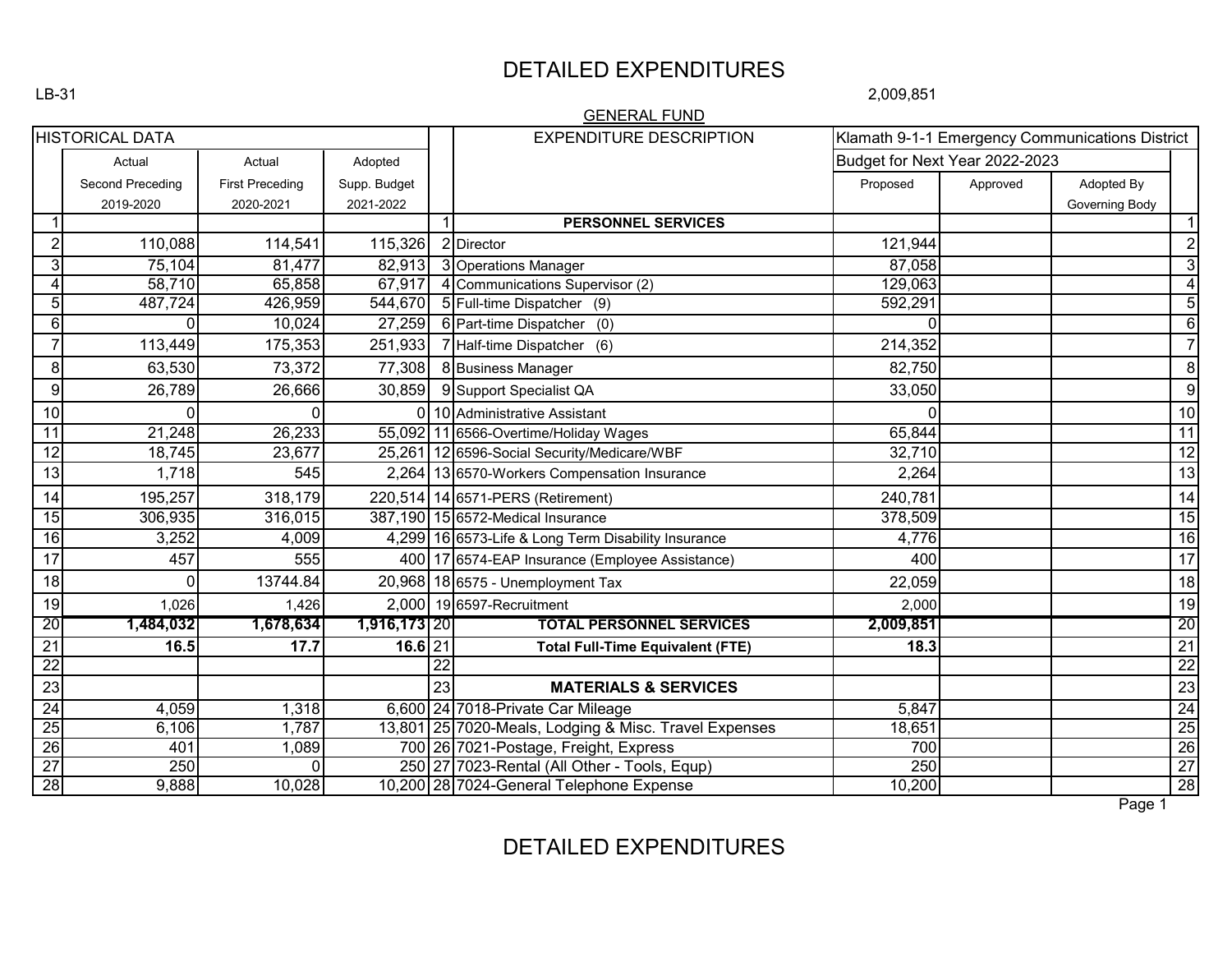| LB-31           |                  |                        |               | <b>GENERAL FUND</b>                               |                                |          |                |                 |
|-----------------|------------------|------------------------|---------------|---------------------------------------------------|--------------------------------|----------|----------------|-----------------|
|                 |                  |                        |               | <b>EXPENDITURE DESCRIPTION</b>                    |                                |          |                |                 |
| <b>HIS</b>      | Actual           | Actual                 | Adopted       |                                                   | Budget for Next Year 2022-2023 |          |                |                 |
|                 | Second Preceding | <b>First Preceding</b> | <b>Budget</b> |                                                   | Proposed                       | Approved | Adopted By     |                 |
|                 | 2019-2020        | 2020-2021              | 2021-2022     |                                                   |                                |          | Governing Body |                 |
|                 |                  |                        |               | <b>Materials &amp; Services Continued</b>         |                                |          |                |                 |
|                 | 7,481            | 4,698                  | 8,400         | 1 7001-Training Fees & Expenses                   | 8,830                          |          |                |                 |
| $\overline{2}$  | 7,510            | 21,494                 | 16,200        | 2 7003-Maintenance & Repair                       | 17,300                         |          |                | $\overline{2}$  |
| 3               | 9,188            | 10,140                 | 12,685        | 3 7004-Business Insurance                         | 13,319                         |          |                | $\overline{3}$  |
| 4               | 1,577            | 1,101                  | 1,440         | 4 7005-Publications & Legal Notices               | 1,440                          |          |                | 4               |
| $\overline{5}$  | 5,167            | 4,249                  | 5,800         | 5 7006-Dues & Subscriptions                       | 7,786                          |          |                | $\overline{5}$  |
| 6               | 4,496            | 4,944                  | 10,000        | 6 7008-Office Supplies & Expenses                 | 10,000                         |          |                | 6               |
|                 | 3,168            | 6,546                  | 6,400         | 7 7009-Recognition Events & Awards                | 6,450                          |          |                | $\overline{7}$  |
| 8               | 3,231            | 950                    | 7,050         | 8 7010-Board Training & Conferences               | 7,725                          |          |                | $\bf 8$         |
| $\overline{9}$  | 302              | 0                      | 480           | 9 7011-Board Meeting Expenses                     | 480                            |          |                | $\overline{9}$  |
| $\overline{10}$ | $\Omega$         | 3,474                  |               | 0 10 7012-Election Expenses                       | 5,500                          |          |                | 10              |
| 11              | 1,227            | 428                    |               | 2,700 11 7013-Public Awareness                    | 2,700                          |          |                | $\overline{11}$ |
| 12              | 124              | 386                    |               | 1,000 12 7014-Miscellaneous                       | 1,000                          |          |                | $\overline{12}$ |
| 13              | O                | 2,978                  |               | 5,000 13 7015-Office Equipment                    | 5,000                          |          |                | 13              |
| $\overline{14}$ | 3,789            | 1,804                  |               | 6,845 14 7016-Communiucations Equipment           | 7,385                          |          |                | 14              |
| 15              |                  | 0                      |               | 150 15 7017- Interest / Loan expense              | 150                            |          |                | $\overline{15}$ |
| 16              | 19,207           | 18,343                 |               | 20,000 16 7028-Utilities                          | 20,000                         |          |                | 16              |
| 17              | 9,600            | 9,900                  |               | 9,800 17 7029-Audit and Accounting Services       | 9,800                          |          |                | 17              |
| 18              | 61,171           | 72,320                 |               | 93,194 18 7030-Contract Services                  | 92,227                         |          |                | 18              |
| 19              | 3,431            | $\Omega$               |               | 1,200 19 7031-Legal Services                      | 1,200                          |          |                | 19              |
| 20              | 103              | 307                    |               | 200 20 7032-Language Line                         | 200                            |          |                | 20              |
| $\overline{21}$ | 8,600            | 8,600                  |               | 9,053 21 7033-Radio System Maintenance Fee - KIRG | 9,053                          |          |                | $\overline{21}$ |
| $\overline{22}$ | 5,052            | 6,410                  |               | 14,800 22 7043-Legal Attorney Fees                | 20,800                         |          |                | $\frac{22}{23}$ |
| $\overline{23}$ | $\Omega$         | 0                      |               | 0 23 7099 - MSAG Pass Through                     | 0                              |          |                |                 |
| 24              | 175,128          | 193,294                | 263,948 24    | <b>TOTAL MATERIALS &amp; SERVICES</b>             | 283,993                        |          |                | $\overline{24}$ |
|                 |                  |                        |               |                                                   |                                |          | Page 2         |                 |

DETAILED EXPENDITURES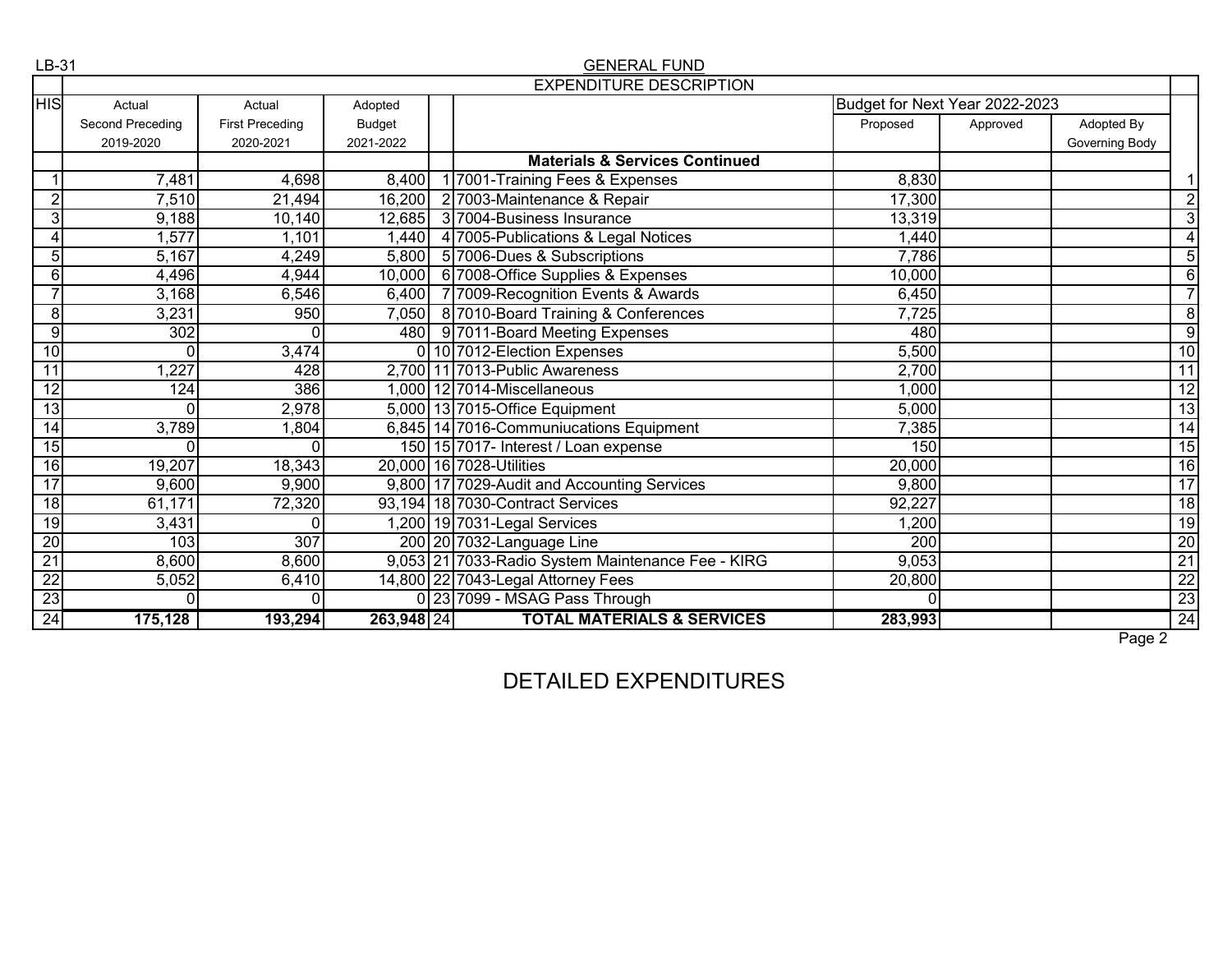| LB-31           |                         |                        |               |                 | <b>GENERAL FUND</b>                          |                                |          |                |                 |
|-----------------|-------------------------|------------------------|---------------|-----------------|----------------------------------------------|--------------------------------|----------|----------------|-----------------|
|                 |                         |                        |               |                 | <b>EXPENDITURE DESCRIPTION</b>               |                                |          |                |                 |
| <b>HIS</b>      | Actual                  | Actual                 | Adopted       |                 |                                              | Budget for Next Year 2022-2023 |          |                |                 |
|                 | <b>Second Preceding</b> | <b>First Preceding</b> | Supp. Budget  |                 |                                              | Proposed                       | Approved | Adopted By     |                 |
|                 | 2019-2020               | 2020-2021              | 2021-2022     |                 |                                              |                                |          | Governing Body |                 |
|                 |                         |                        |               |                 | <b>CAPITAL OUTLAY</b>                        |                                |          |                |                 |
|                 | 7,837                   | 8,992                  | 7,323         |                 | 28220 - Office Equipment                     | 21,600                         |          |                | $\mathbf 1$     |
| $\overline{2}$  | 4,840                   | 54,677                 | 70,100        |                 | 3 8210 - Communications Equipment            | 166,000                        |          |                | $\overline{2}$  |
| 3               |                         |                        |               |                 |                                              |                                |          |                | $\overline{3}$  |
|                 | 659,987                 | 55,000                 | 55,000        |                 | 5 8240-Zions Bank Loan - Principal           | 55,000                         |          |                | $\overline{4}$  |
| 5               | 74,356                  | 19,631                 | 17,903        |                 | 6 8241-Zions Bank Loan - Interest            | 16,709                         |          |                | $\overline{5}$  |
| 6               | $\Omega$                | 81,472                 | $\Omega$      |                 | 7 8242-Transition Liability Pay Off          | $\Omega$                       |          |                | $\overline{6}$  |
|                 | 747,020                 | 219,772                | $150,326$ 8   |                 | <b>TOTAL CAPITAL OUTLAY</b>                  | 259,309                        |          |                | $\overline{7}$  |
| 8               |                         |                        |               | ö               |                                              |                                |          |                | $\overline{8}$  |
| 9               |                         |                        |               | $\overline{10}$ | <b>SPECIAL PAYMENTS</b>                      |                                |          |                | $\overline{9}$  |
| 10              | 22,585                  | 20,550                 |               |                 | 78,200 11 7099 - OEM Subaccount Expenditures | 78,200                         |          |                | 10              |
| 11              |                         |                        |               | 12              |                                              |                                |          |                | 11              |
| $\overline{12}$ | 22,585                  | 20,550                 | 78,200 13     |                 | <b>Total Special Payments</b>                | 78,200                         |          |                | $\overline{12}$ |
| 13              |                         |                        |               | $\overline{14}$ |                                              |                                |          |                | $\overline{13}$ |
| 14              |                         |                        |               | 15              | <b>INTERFUND TRANSFERS</b>                   |                                |          |                | 14              |
| 15              | $\Omega$                | 150,000                |               |                 | 0 16 Transfer to Equipment Reserve Fund      | 100,000                        |          |                | 15              |
| $\overline{16}$ | 49,623                  | $\Omega$               |               |                 | 0 17 Transfer to Facilities Reserve Fund     |                                |          |                | 16              |
| 17              |                         |                        |               | $\overline{18}$ |                                              |                                |          |                | 17              |
| 18              | 49,623                  | 150,000                |               | $0$ 19          | <b>TOTAL TRANSFERS</b>                       | 100,000                        |          |                | 18              |
| 19              |                         |                        |               | $\overline{20}$ |                                              |                                |          |                | 19              |
| $\overline{20}$ | $\Omega$                | $\overline{0}$         | Οl            | 21              | <b>General Contingency</b>                   | $\Omega$                       |          |                | <b>20</b>       |
| $\overline{21}$ |                         |                        |               | $\overline{22}$ |                                              |                                |          |                | $\overline{21}$ |
| 22              |                         |                        | $\mathbf{0}$  | 23              | <b>TOTAL CONTINGENCY</b>                     | 0                              |          |                | 22              |
| 23              |                         |                        |               | 24              |                                              |                                |          |                | 23              |
| $\overline{24}$ | 2,478,388               | 2,262,250              | 2,408,647 25  |                 | <b>TOTAL EXPENDITURES</b>                    | 2,731,353                      |          |                | $\overline{24}$ |
| 25              | 515,014                 | 527,748                | 518,025 26    |                 | <b>UNAPPROPRIATED ENDING FUND BALANCE</b>    | 562,502                        |          |                | $\frac{25}{26}$ |
| $\overline{26}$ | 2,993,402               | 2,789,998              | $2,926,672$ 0 |                 | <b>TOTAL</b>                                 | 3,293,855                      |          |                |                 |

Page 3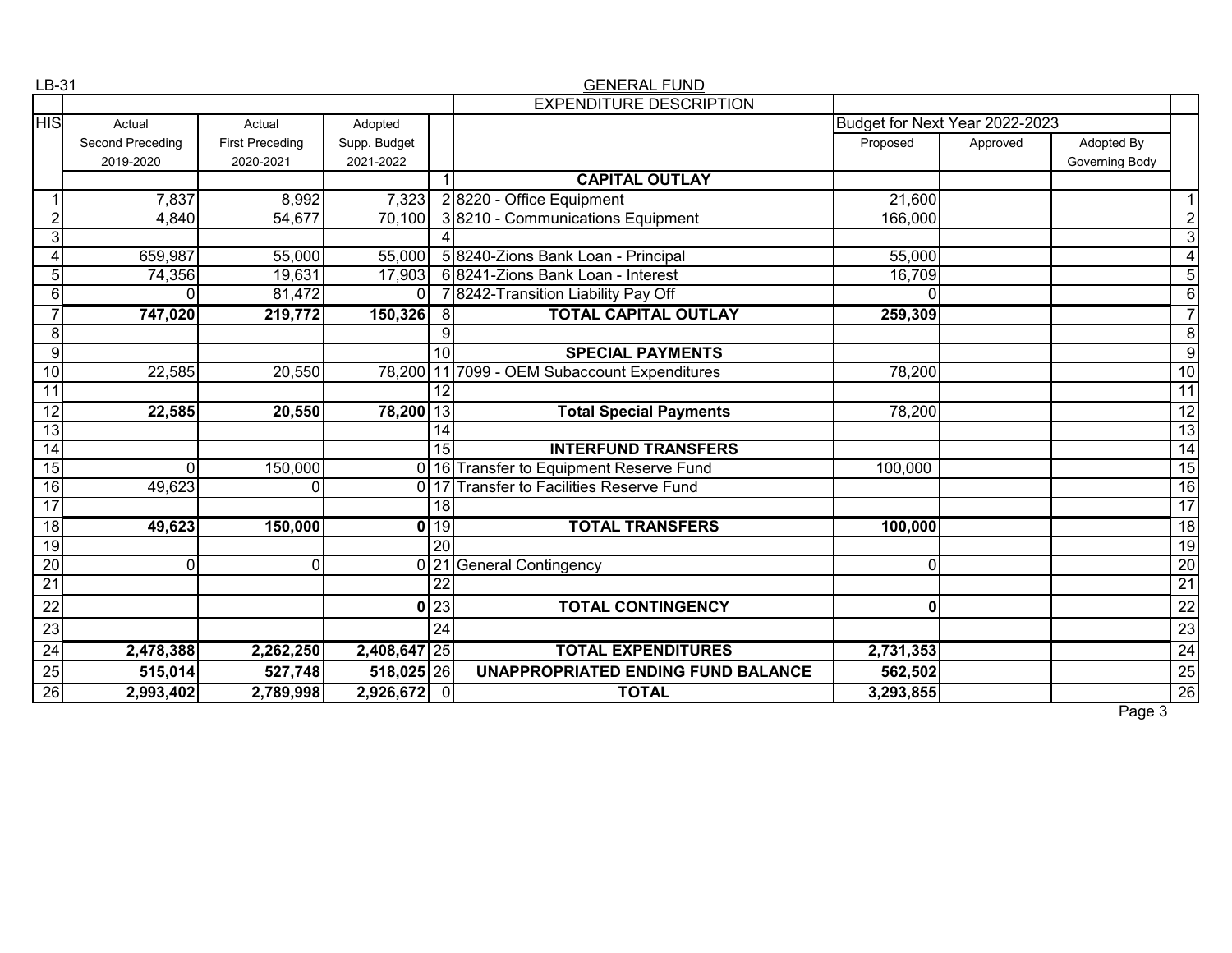FORMLB-11

# **RESERVE FUND -FACILITY**

**MAINTENANCE, REPAIRS & UPDATES** the municipal corporation shall review the reserve fund and determine Per ORS 294.346 (2) Not less frequently than every 10th anniversary of the date upon which a reserve fund is established the governing body of whether the fund will be continued or abolished.

This fund is authroized by ORS 294.346 and established by resolution number 20-02, on May 20, 2020 for the following specified purposes: facility maintenance, repairs and updates

**DESCRIPTION** RESOURCES AND REQUIREMENTS Supplemental Budget for 2022-2023 Adopted Proposed Adopted Approved Adopted By Budget Governing Body 2021-2022Second Preceding First Preceding 2019-2020 2020-2021 **RESOURCESBeginning Fund Balance:** 1 84,480 50,002 50,002 1 Cash on Hand\*(cash basis),or 50,025 1 2 0 0 0 0 2 2 Working Capital\*(accrual basis) 0 2 3 102 27 150 3 **Earnings from Investments (interest earned)** 50 3 4 148 0 14 4 Transferred from general fund 14 and 15 and 15 and 16 and 16 and 16 and 16 and 16 and 16 and 16 and 16 and 16 and 16 and 16 and 16 and 16 and 16 and 16 and 16 and 16 and 16 and 16 and 16 and 16 and 16 and 16 and 16 and 1 5 5 5 6 1 1 6 6 7 7 7 8 | | | | | | 8 8 9 84,730 50,030 50,152 9 Total resources, except taxes to be levied 50,075 10 10Taxes necessary to balance **10 and 10** and 10 and 10 and 10 and 10 and 10 and 10 and 10 and 10 and 10 and 10 and 10 and 10 and 10 and 10 and 10 and 10 and 10 and 10 and 10 and 10 and 10 and 10 and 10 and 10 and 10 and 10 a 11 11 11 11 11 Taxes collected in year levied 11 12 84,730 50,030 50,152 12 TOTAL RESOURCES 60,075 50,075 13 1313 **REQUIREMENTS 13** 14 34.421 27 0 14 Transfer to General Fund 50 50 15 155 | 15 16 16 16 17 17 17 18 1881 - 1880 - 1891 - 1892 - 1893 - 1894 - 1895 - 1896 - 1897 - 1898 - 1899 - 1899 - 1899 - 1899 - 189 19 0 27 0 19 Total Expenditures 50 19 20 50,309 50,002 50,152 20 RESERVED FOR FUTURE EXPENDITURE 50,025 50,025 50,309 50,002 50,002 50,152 21 TOTAL REQUIREMENTS 21 50,309 50,002 50,152 21 **TOTAL REQUIREMENTS 50** 21 HISTORICAL DATAActual

Klamath 9-1-1 Emergency Communications District

**\*Includes Unappropriated Balance budgeted last year Page 1**